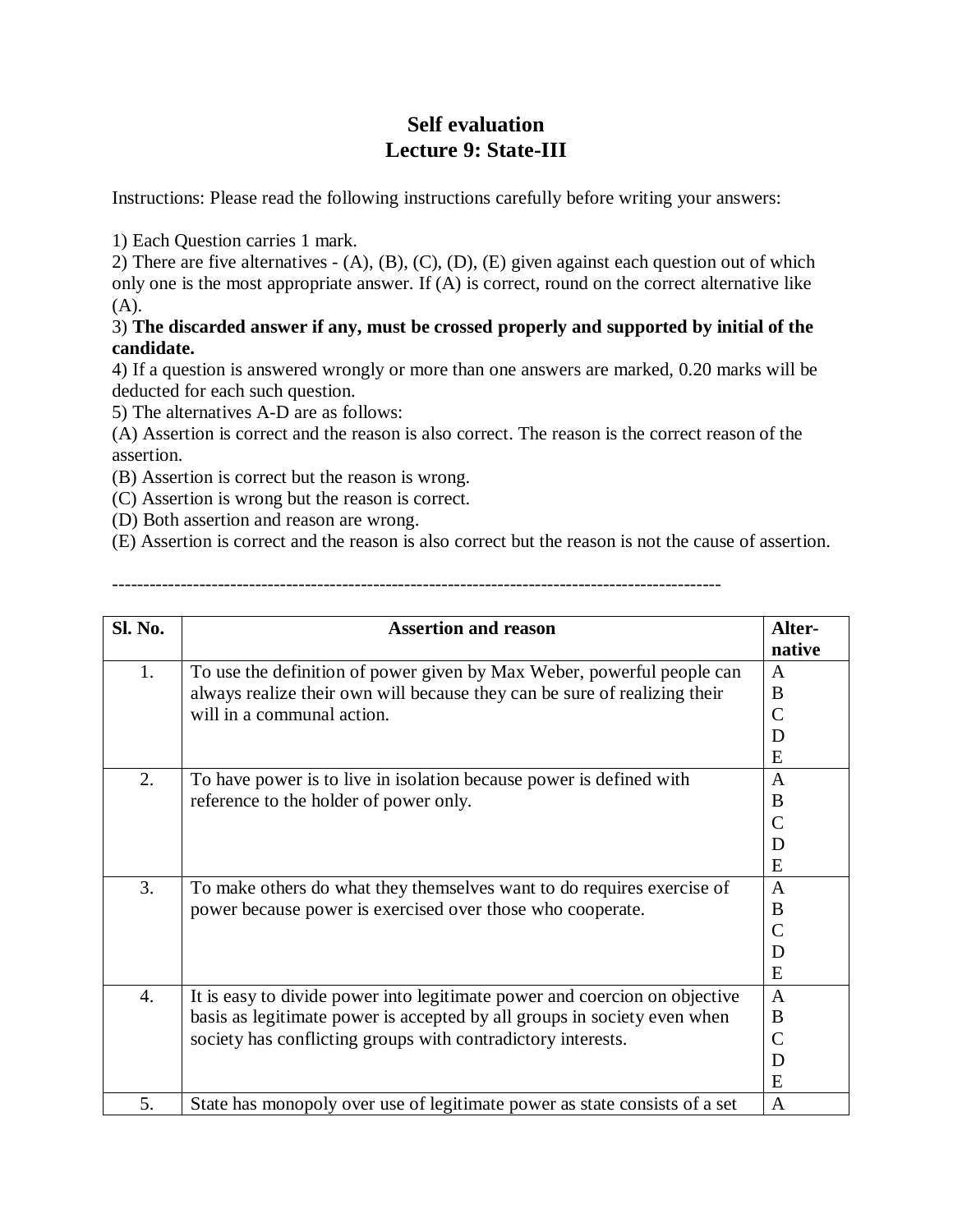|     | of institutions such as elected representatives, judiciary and bureaucracy. | B              |
|-----|-----------------------------------------------------------------------------|----------------|
|     |                                                                             | $\mathcal{C}$  |
|     |                                                                             | D              |
|     |                                                                             | E              |
| 6.  | Buddha did not have any influence on Hindu society because power can be     | $\overline{A}$ |
|     | exercised only by someone within the religious group.                       | B              |
|     |                                                                             | $\overline{C}$ |
|     |                                                                             | D              |
|     |                                                                             | E              |
| 7.  | Nehru was a charismatic leader because he was born in the caste of          | A              |
|     | Kashmiri Pandits who are considered to be high on the caste hierarchy.      | B              |
|     |                                                                             | $\mathbf C$    |
|     |                                                                             | D              |
|     |                                                                             | E              |
| 8.  | Gandhi enjoyed rational-legal authority because he was a law graduate.      | $\mathbf{A}$   |
|     |                                                                             | B              |
|     |                                                                             | $\mathcal{C}$  |
|     |                                                                             | D              |
|     |                                                                             | E              |
| 9.  | The Rajput enjoyed the traditional authority in India because the Indians   | $\mathbf{A}$   |
|     | believed in the Varna system in which the Rajputs were seen as belonging    | $\bf{B}$       |
|     | to the Kshatriya Varna and were responsible for expansion and the defense   | $\mathcal{C}$  |
|     | of the state boundaries.                                                    | D              |
|     |                                                                             | E              |
| 10. | During emergency Smt. Indira Gandhi, the then prime minister, launched      | $\mathbf{A}$   |
|     | many pro-poor projects and met Vinoba Bhave, well known saint and a         | B              |
|     | follower of Mahatma Gandhi to seek his blessings, because one cannot rule   | $\mathcal{C}$  |
|     | through coercive power for a long time; as time passes power must be seen   | D              |
|     | as legitimate.                                                              | E              |

## **Subjective question**

- Q.1. How does Max Weber define power? What are the limitations of this definition?
- Q.2. What is the difference between legitimate power and coercion? Give two examples of each.
- Q.3. Is state's power legitimate or illegitimate? Do all sections of society think so?
- Q.4. What are various sources of power in Indian society?
- Q.5. Why can one not rule through coercive power for long?

## **Exercises**

E.1. Apply the Max Weber's definition of power to relationship between husband and wife, father and children, teacher and students, company director and employees, and party leaders and party workers.